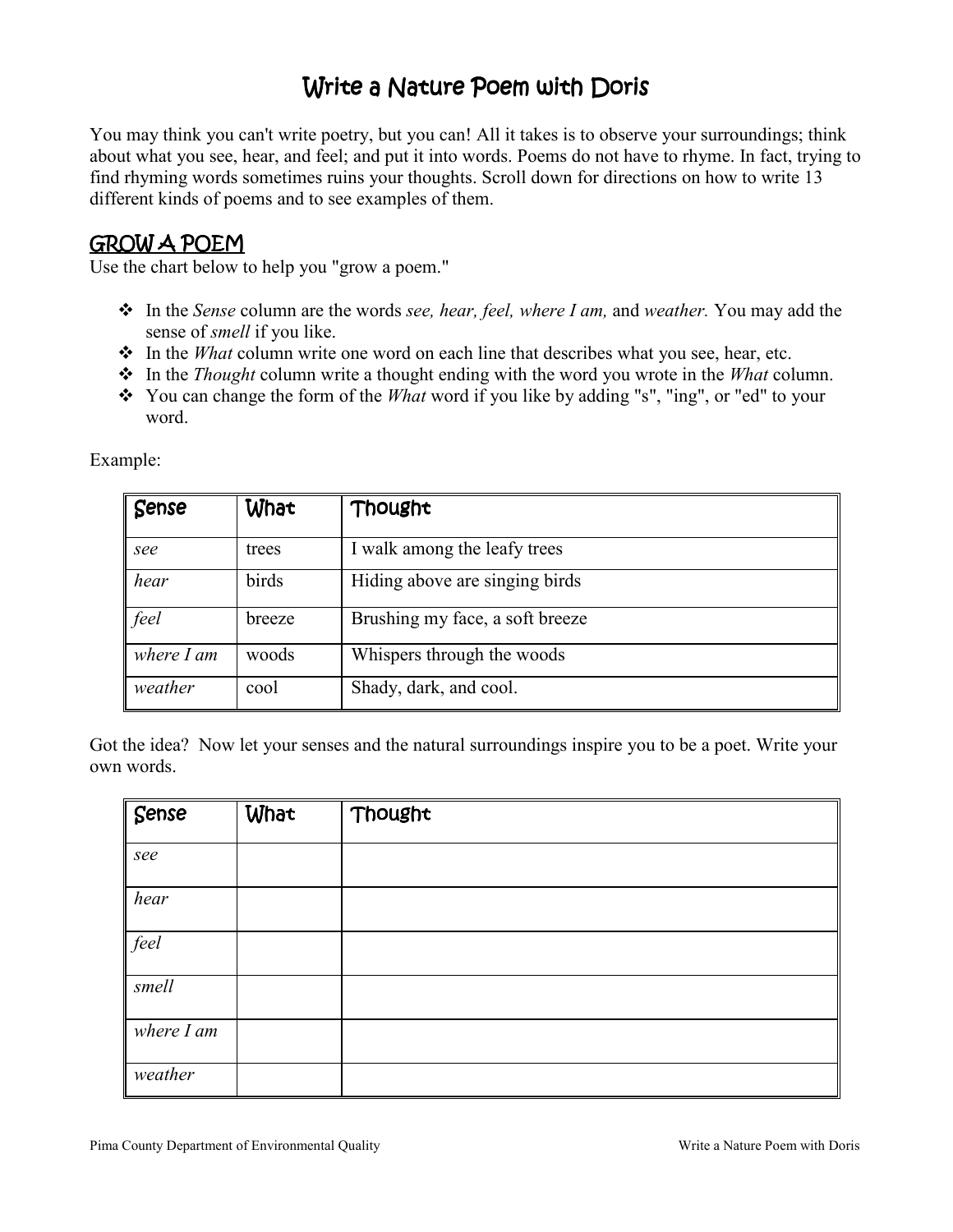## NAMEPOEM

Choose the name of a natural object you are interested in, like *CACTUS*. Write the name down by stacking the letters of the word on top of each other. Each line will begin with a word starting with the letter of that line. The poem does not need to rhyme, but each line should describe something about the subject you are writing about.

Example: Can't touch, Always stickery. Careful! Tough, green skin, **[Ises little water,** Spines instead of leaves.

## HAIKU

This is an unrhymed Japanese poem of three structured lines. It is usually light and delicate and is often about something lovely in nature. Sometimes, there is a direct contrast within the verse.

Structure:  $1<sup>st</sup>$  line - 5 syllables Example: Coyote howling  $2<sup>nd</sup>$  line - 7 syllables<br>  $3<sup>rd</sup>$  line - 5 syllables<br>
The moon shines brightly The moon shines brightly

## TANKA

This is another oriental verse form similar to Haiku, but two more lines are added.

| Structure: | $1st$ line - 5 syllables | Example: Sonoran Desert             |
|------------|--------------------------|-------------------------------------|
|            | $2nd$ line - 7 syllables | Sun-baked land 'neath cloudless sky |
|            | $3rd$ line - 5 syllables | Coyote, rabbit                      |
|            | $4th$ line - 7 syllables | Hide under palo verde               |
|            | $5th$ line - 7 syllables | Waiting for the cool night air.     |

## LANTERNS

These are light poems written in the shape of a Japanese lantern.

Example: flowers reds and yellows food for insects nectar and pollen

#### COUPLET

This simple poem consists of two rhyming lines. It often contains a humorous twist.

Example: Hawk, I watch you soar the sky. Oh, I wish I, too, could fly.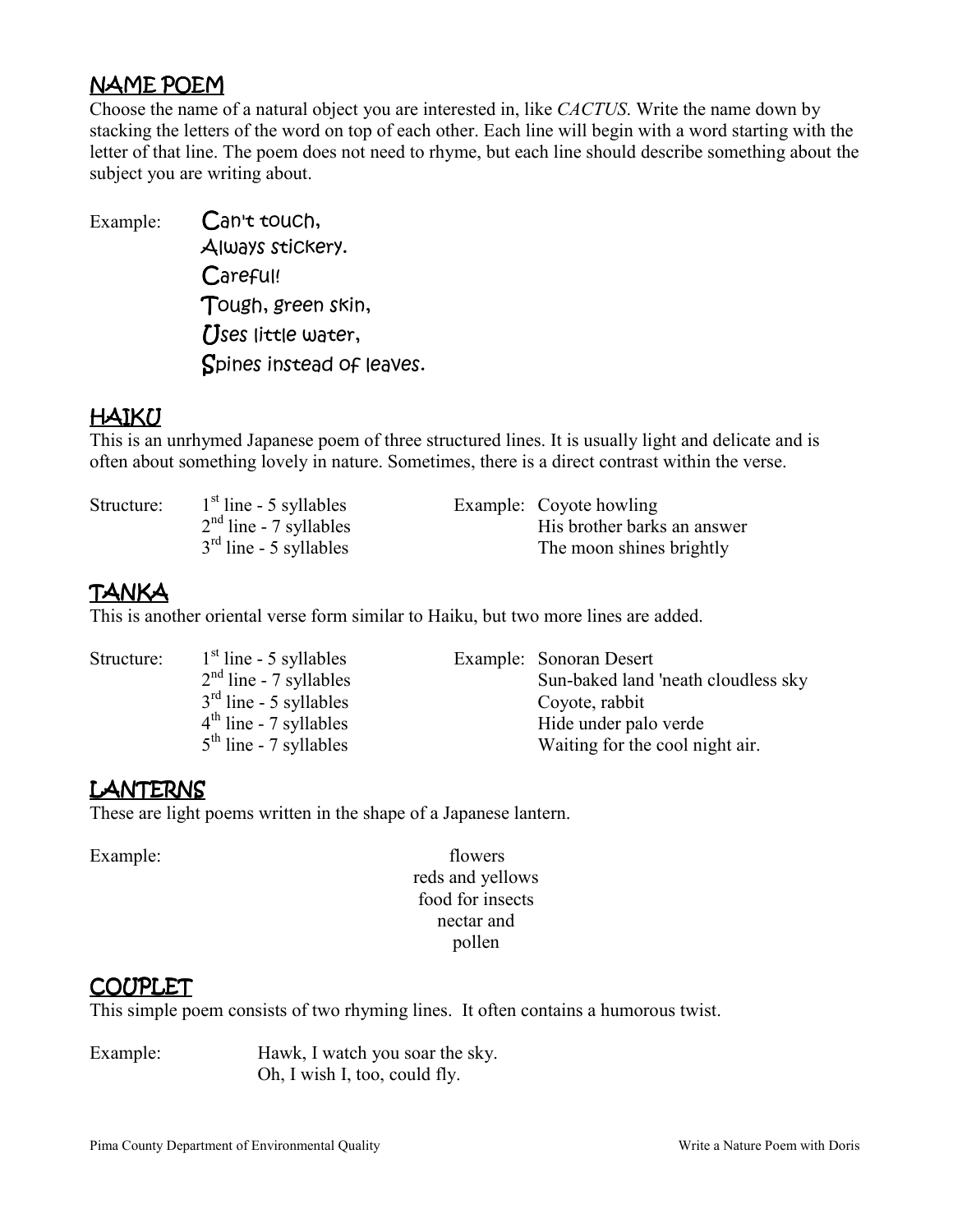## **CLERIHEW**

This is a four-line poem that makes a brief, humorous statement about a person. In our case we can make that a plant or animal, too.

| Structure: | $1st$ line - ends with person's (or animal's or thing's) name<br>$2nd$ line - rhymes with line 1<br>$3rd$ and $4th$ lines - rhyme with each other |  |
|------------|---------------------------------------------------------------------------------------------------------------------------------------------------|--|
| Example:   | Little kit fox<br>Climbing on a cliff of rocks.                                                                                                   |  |
|            | Kangaroo rat hops out from a crack                                                                                                                |  |
|            | Pounce and gulp, midnight snack.                                                                                                                  |  |

#### **QUATRAIN**

This is a four-line poem that may follow any one of four different rhyme patterns (AABB, ABAB, ABBA, ABCB). This is an example of an ABCB rhyme pattern.

- 
- Example: A Can you see the heat waves
	- B Rise from the sand?
	- C Air shimmering, wavering
	- B Baking the land.

## **CINQUAIN**

This is a five-line verse form.

| Structure: | line 1 - one word of two syllables (may be the title)                            |
|------------|----------------------------------------------------------------------------------|
|            | line 2 - four syllables (describing the subject or title)                        |
|            | line 3 - six syllables (showing action)                                          |
|            | line 4 - eight syllables (expressing a feeling or observation about the subject) |
|            | line 5 - two syllables (describing or renaming the subject)                      |

Example: Bursage Small gray-green shrub Shelters young saguaro Few know your name or who you are Nurse plant

## LIMERICK

This is a humorous five-line poem that follows a definite rhyme pattern and has a particular rhythm.

| Structure: | Lines 1, 2, and 5 each have three stressed syllables and rhyme with one another $(A)$ .<br>Lines 3 and 4 each have two stressed syllables and rhyme with each other (B).<br>These lines are indented.                                             |  |
|------------|---------------------------------------------------------------------------------------------------------------------------------------------------------------------------------------------------------------------------------------------------|--|
| Example:   | line 1 - There once was a girl who loved snakes.<br>line 2 - She tried feeding them candy and cakes.<br>But the snakes slithered away<br>$line 3 -$<br>And she heard one of them say,<br>$line 4 -$<br>line 5 - "We prefer mice, goodness sakes." |  |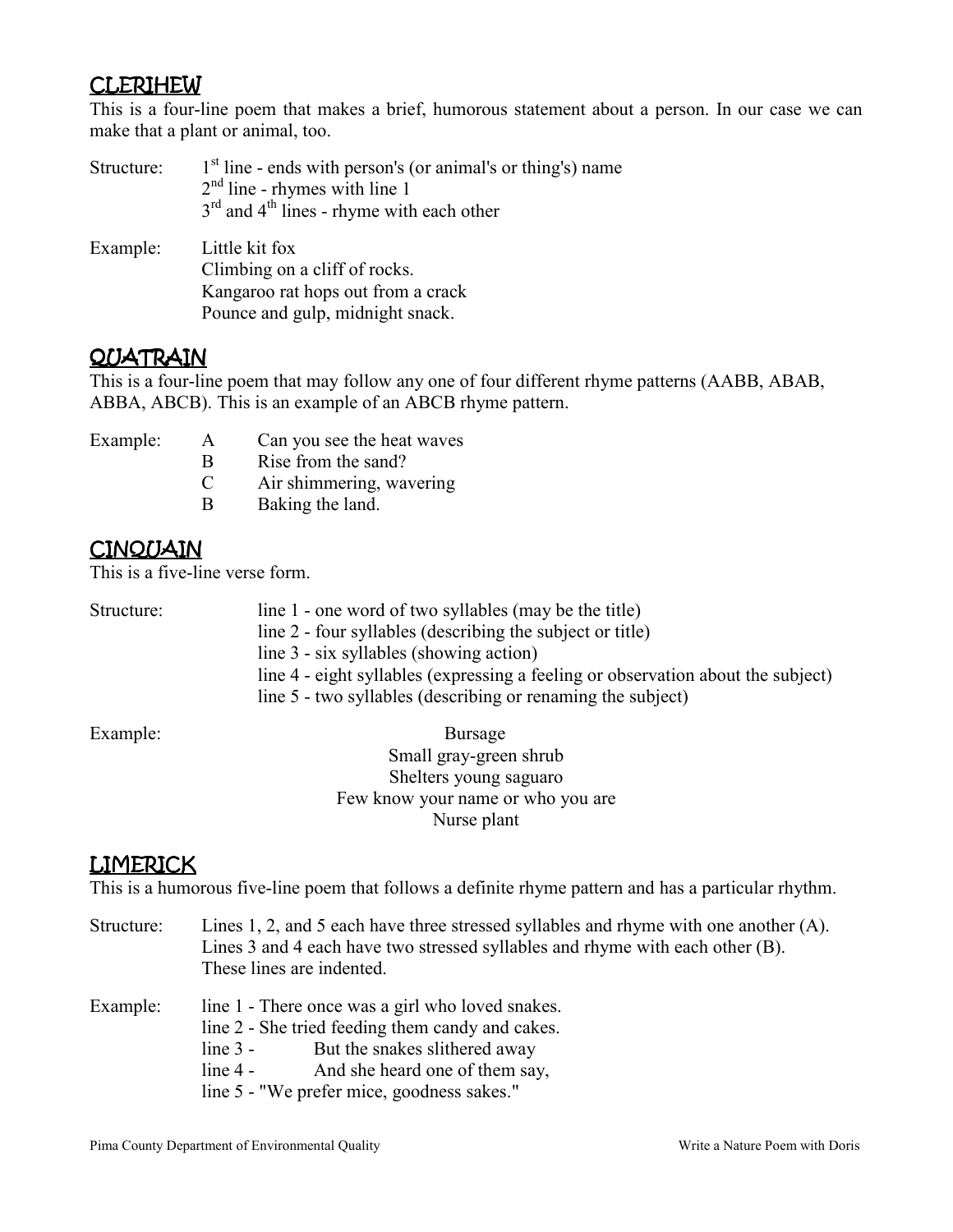## ALLITERATION

This is the repeated use of an accented syllable that has the same beginning sound.

Example: Six sleek snakes slowly slithering southward.

## POETRY THROUGH THE SEASONS

Picking up the subtle sounds of nature, think about how the seasons change. What kinds of wildlife are active most during winter, spring, summer, and autumn? What are the seasonal stages of a tree or field of flowers? What sounds may be heard?

Example: From an exhibit in Rocky Mountain National Park

SPRING Chorus frog calling a mate Marmot whistling Redwing blackbirds and mountain bluebirds singing

SUMMER Otters playing noisily Steller's jay calling Crickets chirping

**WINTER** Coyote howling Great horned owl hooting Mule deer pawing snow and snorting

AUTUMN Chickadee chattering Beavertail slapping water Bull elk bugling

## COOKBOOK POETRY

Look through a cookbook and write down the words that tell the cook what must be done with the ingredients. Imagine your favorite, most perfect place. It can be a vast valley stretching miles on end. It might be within 20 feet of you sitting upon rocks at the edge of a park. Use some of the words to tell the reader your recipe for a perfect place. These words may include:

| stir    | remove           | rinse   | pour  |
|---------|------------------|---------|-------|
| measure | bake             | spoon   | bake  |
| slice   | melt             | simmer  | serve |
| blend   | add              | combine | taste |
| cover   | m <sub>1</sub> x | cool    | enjoy |

#### Example: **Sonoran Desert Flambé**  Take a sun-drenched plain. Add ragged mountains on all sides.

Slice the land with dry arroyos. Blend in birds, but don't remove their songs. Stir in snakes and lizards, beetles and spiders. Mix in rabbits, coyotes, bobcats, and foxes. Spoon in plants with thorns, spines, and prickles. Bake in a summer sun. Cool under a starry night. Enjoy a slice of desert.